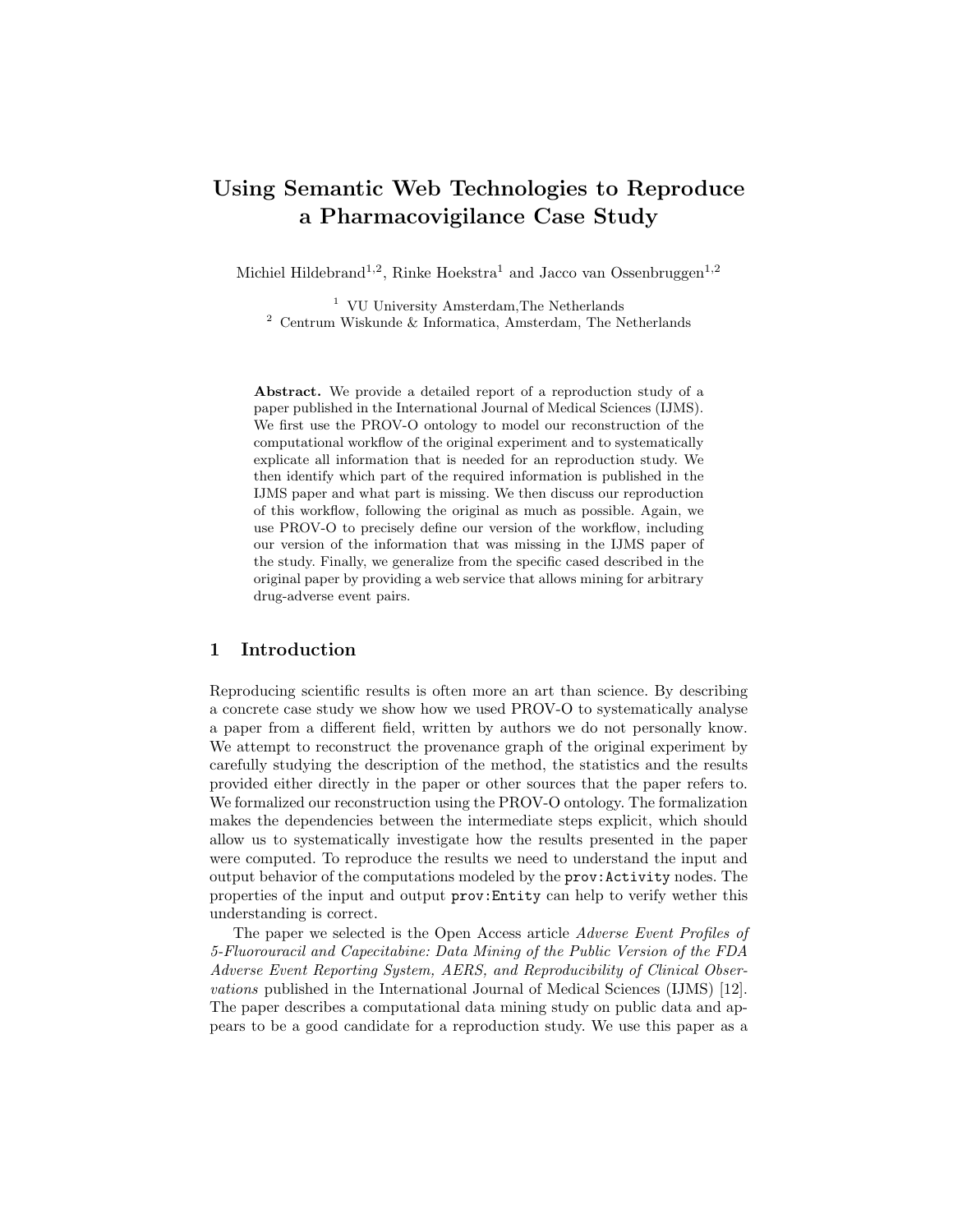case study to provide insights in the problem of reproducing scientific results, we do not aim to criticize this particular paper in any way.

The topic of the paper is an example of *pharmacovigilance* which is defined by the World Health Organization as "the science and activities relating to the detection, assessment, understanding and prevention of adverse effects or any other medicine-related problem"<sup>3</sup> . Computational studies play an important role in Pharmacovigilance to detect drug side-effects. Such studies are an economic way to generate hypotheses before performing costly clinical reviewing [13]. The IJMS paper [12] follows a typical scenario in pharmacovigilance: the use of a database with reports of adverse events (AE) to find disproportional correlations between a drug and an adverse reaction. In this example, the Adverse Event Reporting System of the US Food and Drug Administration (FAERS) is used to compare adverse effects of drugs.

While the FAERS database itself is publicly available, it is not trivial to reproduce the results of the experiments that use this database. Results and tools are described in scientific publications, but tools and (intermediate) results are typically not available. Our case study demonstrates in detail what prevents reproduction. From the observations of this study we derive initial requirements to support studies of drug side-effects that can be fully reproduced.

# 2 Related work

This section gives a brief overview of related work on data publication, scientific workflows and provenance.

The requirement for reproducibility [14] has been a key motivator for an increased interest in data sharing and publication, especially in fields dealing traditionally with ever growing datasets, e.g. [1]. Even though data sharing does not always immediately benefit the individual researcher, the potential for the scientific community is significant [15]. Funding agencies, keen on maximizing impact and reducing fraud, are now actively requiring data sharing. For example, both the US National Science Foundation and the EU now require data management plans for all proposals they consider.<sup>4</sup> Note that also in areas that focus on human action, such as in human computer interaction, replication has part of the research agenda<sup>5</sup>.

However, as becomes clear in this paper as well, raw data publication (such as FAERS) is in itself not sufficient for reproducible research. Data often needs to be moulded and transformed to a new data model before it becomes suitable for answering a particular research question. This data preparation step can take between 60 to 80% of data-oriented research tasks [6]. Workflow systems [4], provide mechanisms for reproducing scientific conclusions, based on shared data.

 $^3$  http://www.who.int/medicines/areas/quality\_safety/safety\_efficacy/ pharmvigi/en/

<sup>4</sup> See http://www.nsf.gov/bfa/dias/policy/dmp.jsp and

http://europa.eu/rapid/press-release\_SPEECH-13-236\_en.htm

 $^5$  http://www.cs.nott.ac.uk/~mlw/replichi.php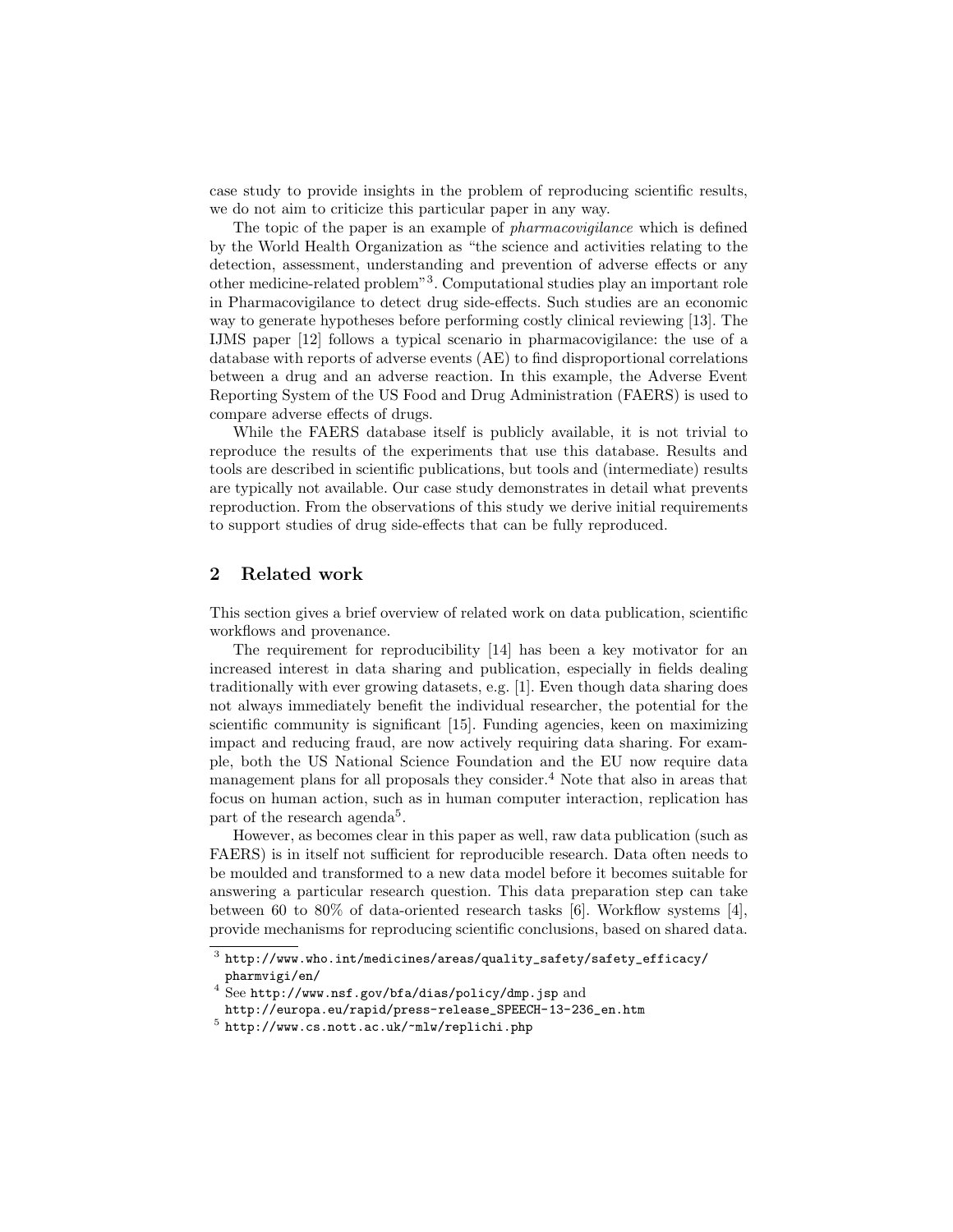The benefit for individual researchers publishing a workflow, is that workflows are executable procedures that can be run against various inputs. Workflows can be shared and reused through social platforms such as myExperiment<sup>6</sup>. Curated workflow descriptions [8] combined with original data, can serve as self-contained research objects [3].

There are, however, two drawbacks to using a workflow system. Firstly, workflow descriptions are inevitably tied to the system used, and thus constrained to the types of operations supported by the system. Secondly, not all steps of interest in a scientific research process are necessarily of a computational nature, e.g. consider the information conveyed through the reuse of texts in scientific discourse. Though in its early stages, work on automatic *provenance reconstruc*tion [10] is a promising approach to making explicit the temporal and causal dependencies between individual elements of scientific output.

The overarching requirement for reproducible research is an explicit account of what processes and activities led from original input, albeit data, texts, other media, to the contribution of a scientific publication. The PROV standard of the W3C [11], based on ten earlier provenance models, such as the Open Provenance Model<sup>7</sup> and the Provenance Vocabulary<sup>8</sup>, provides a standard vocabulary and semantics for expressing plans (workflows), process execution, dependencies between entities and processes, and agent involvement. The PROV-O ontology is a vocabulary for expressing PROV as Linked Data.<sup>9</sup> Most scientific workflow systems allow provenance tracking of workflow execution, and allow exporting it to PROV or a compatible format. The consumption of provenance information by applications is gradually receiving more attention [9]. The ProvBench repository<sup>10</sup> has the objective to bootstrap the development of systems for the visualization, analysis and understanding of provenance graphs.

## 3 Basic concepts in Pharmacovigilance

Various organizations maintain reporting systems of adverse events. The World Health Organization (WHO) maintains vigiBase, the US Food and Drug Administration (FDA) maintains the Adverse Event Reporting System (FAERS) and many countries maintain their own system. These organisations provide functionality for medical professionals to submit reports of adverse events that they encountered with their patients. A report in the FAERS database contains a list of the medication that the patient received and a list of adverse events. In addition it may contain information about the patient such as the gender and age. Unique of the the FAERS database is that it is publicly available on the Web. XML and CSV files for every yearly quarter starting at 2004 are available for download.

<sup>6</sup> See http://www.myexperiment.org

<sup>7</sup> See http://purl.org/net/opmv/ns

<sup>8</sup> See http://purl.org/net/provenance/ns

<sup>9</sup> See http://www.w3.org/TR/prov-o/.

<sup>10</sup> https://sites.google.com/site/provbench/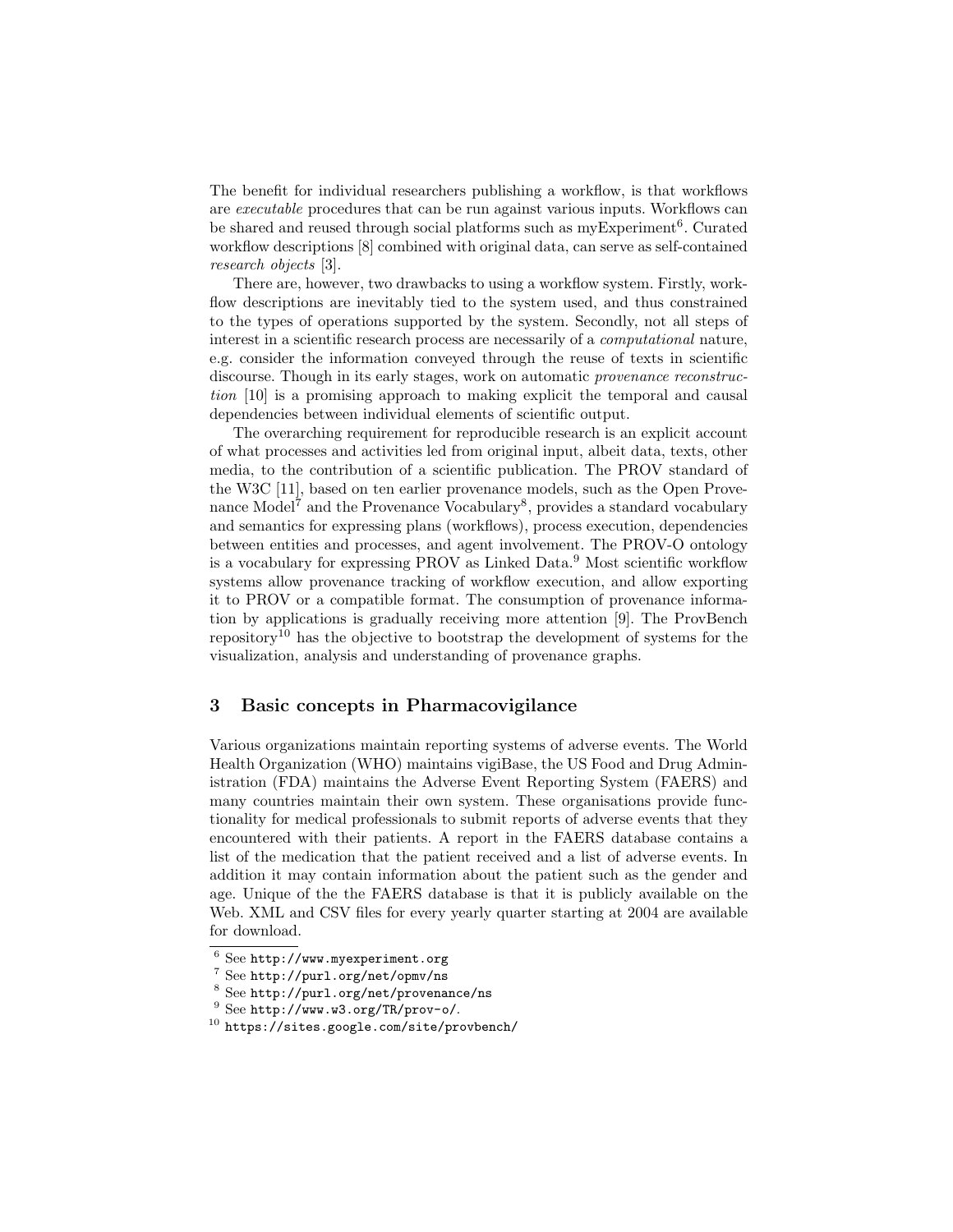Adverse event databases are used in pharmacovigelance research to detect side effects of drugs. An important part of this research focusses on the detection of side effects of new drugs that appear on the market. The WHO has an extensive program for this research<sup>3</sup>, and involves large scale data mining of adverse event databases. Other research focusses on the side effects of sets of specific drugs. These studies are typically motivated by clinical evidence.

Both types of research depend on methods to detect a disproportional correlation between a drug and an associated adverse event. The most common methods are the proportional reporting ratio (PRR), the reporting odds ratio (ROR), the information component (IC) and the empirical Bayes geometric mean (EBGM). All are based on the expected frequency relative to all drug event pairs that are available in the database. Calculating signals with these methods requires a 2x2 contingency table, as shown in Table 1. This table contains  $(a)$  the number of mentions of a drug together with a mention of a reaction (an adverse event),  $(b)$ the number of mentions of all other drugs and that reaction,  $(c)$  the number of mentions of the drug and all other reactions and  $(d)$  the number of mentions of all other drugs and all other reactions. According to [5] the PRR is calculated from this table using Eq. 1.

$$
PRR = \frac{a/(a+c)}{b/(b+d)}
$$
 (1)

The expected value for a PRR is one and values above it indicate the strength of the association. In addition, the strength of a statistical association can be calculated using a standard chi-squared test.

$$
\chi^2 = \frac{(ad - bc)^2(a + b + c + d)}{(a + b)(c + d)(b + d)(a + c)}
$$
(2)

According to [5] a signal is detected between a drug and an adverse event if the PRR is at least 2, the chi-squared is at least 4 and there are at least 3 or more cases mentioning the drug and the event. We refer to the literature for the details of ROR [16], IC [2] and EBGM [17]. A comparison of these methods is reported in [18].

To compute the 2x2 contingency table one needs to collect all mentions of a particular drug and a particular adverse event. Collecting the adverse event mentions is straightforward because in the FAERS database they are consistently identified with the preferred terms from the Medical Dictionary for Regulatory Activities<sup>11</sup> (MedDRA). The drug names in the FAERS database are, however, not standardized. The same drug may be entered in to the database in various forms. For example, drug names are entered with or without dosage information, method (e.g. oral, injection) and other additions. Some have entered the drug name, while others used the brand or trade name and again others the active ingredient. There are various spelling variations and synonyms. To properly fill the 2x2 contingency table one has to deal with the variations in drug names.

 $\overline{11}$  http://www.meddramsso.com/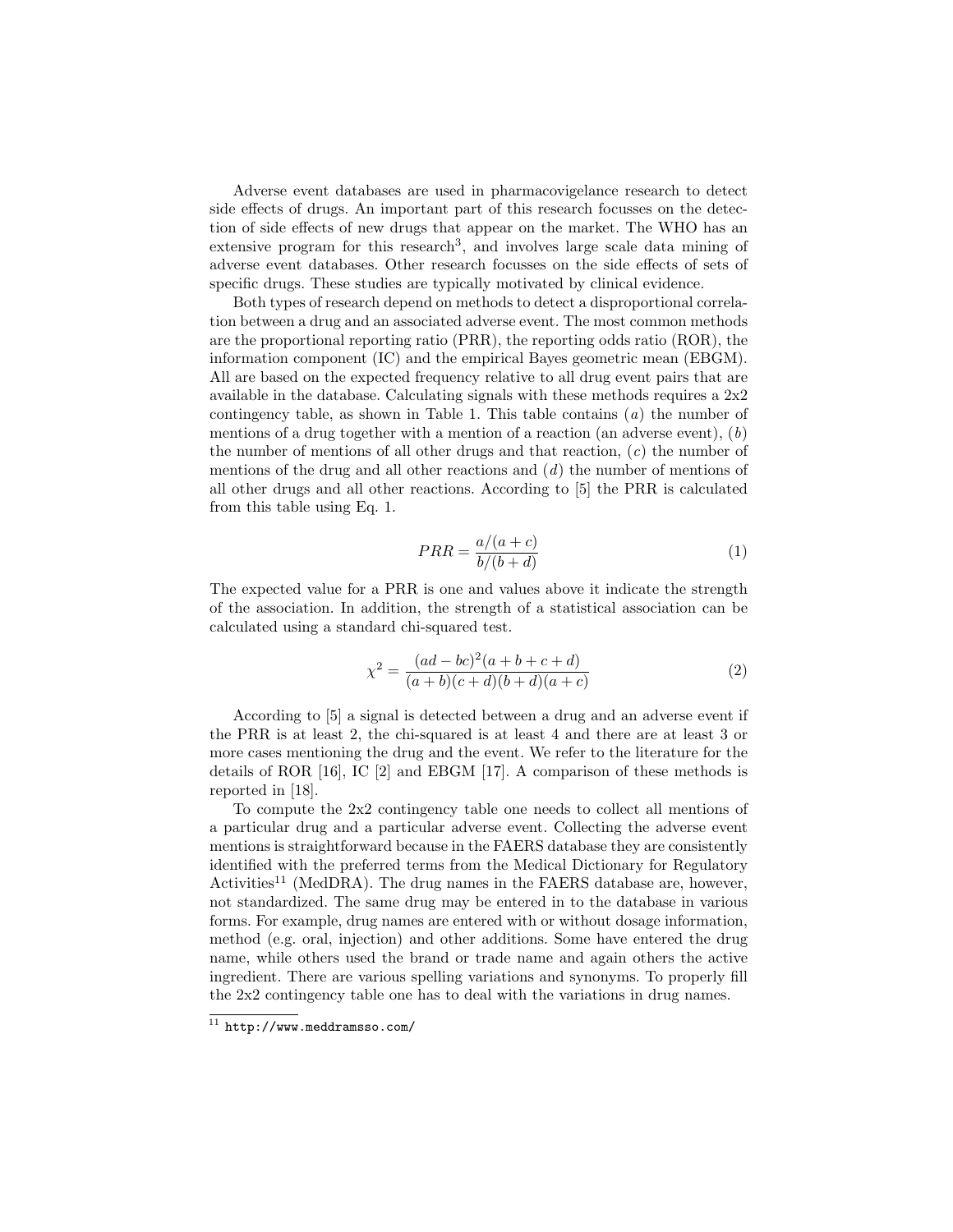|                                             | Drug of interest | All other drugs |                |
|---------------------------------------------|------------------|-----------------|----------------|
| Reaction of interest<br>All other reactions | a<br>с           | b<br>d          | $a+b$<br>$c+d$ |
|                                             | $a + c$          | $p+q$           | $a+b+c+d$      |

Table 1. 2x2 contingency table to calculate disproportionality measurements (adapted from  $[5]$ ).

# 4 Case study

Our target IJMS paper [12] investigates the so called safety profiles of two types of drugs that are used in the treatment of cancer. The first drug is 5-Fluorouracil (5-FU), which was traditionally used for the treatment of solid tumors. This drug was given by injection or infusion. Due to the high risks and costs of this type of treatment the pharmaceutical industry developed a class of drugs known as oral fluoropyrimidines, from which Capecitabine is the most well known one. Clinical trials that compared the use of Capecitabine against 5-FU favor the use of the first. Due to limitations of the clinical trials the picture is, however, not complete. For example, the trials do not provide evidence for adverse events that occur at relative low frequencies. The aim of the paper is to test the conclusions drawn from the trials and provide additional evidence for lower frequency adverse events.

In the IJMS paper the authors describe the method to detect the signals for Capecitabine and 5-FU with various adverse events. As a first step towards reproduction of this study we formalized the steps and their dependencies using the PROV-O ontology. In addition, we describe the information provided in the paper that could help in the reproduction.

#### 4.1 Provenance reconstruction

Figure 1 in Appendix A shows a reconstruction of the provenance graph for the computation of the PRR for 5-FU with the adverse event Leukopenia and the PRR of Capecitabine with Leukopenia.

Original FDA datasources The workflow starts at the bottom with datasources obtained from the FDA. The website of the FDA contains ZIP files for each yearly quarter<sup>12</sup>. For each quarter there are two versions available, ASCII and SGML. The former contains a dump of the database in the form of 7 CSV files, while the latter contains a single SGML file. The authors of the IJMS paper used the ASCII versions for the first quarter of 2004 up to the last quarter of 2009, a

 $^{12}$ http://www.fda.gov/Drugs/GuidanceComplianceRegulatoryInformation/ Surveillance/AdverseDrugEffects/ucm083765.htm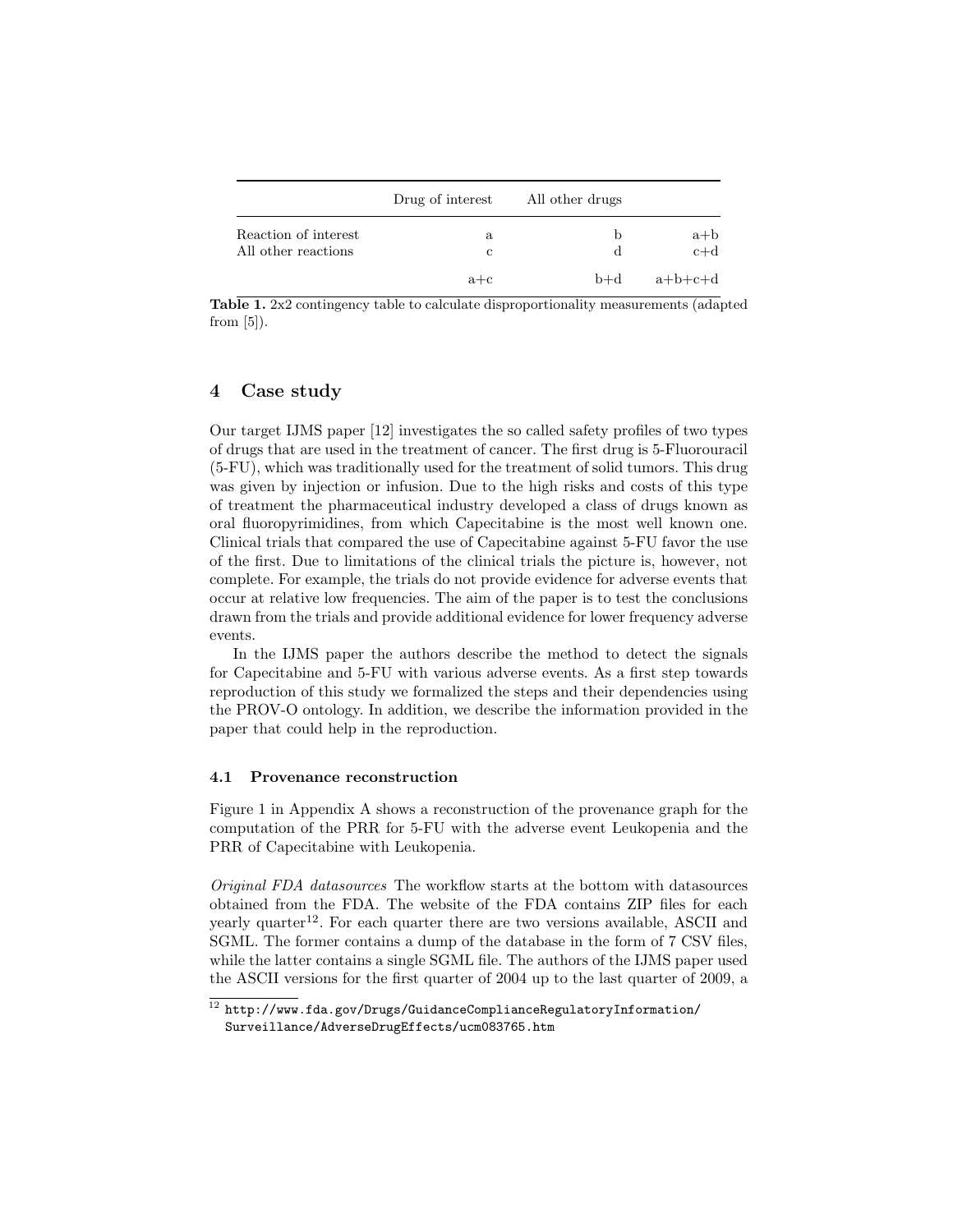total of 24 files. In the provenance graph the quarterly files are represented by individual nodes, but for the sake of clarity we do not show all nodes. The ZIP files from the FDA contain a document that describes the structure of the CSV files and instructions how to interpret them.

Report aggregation The paper mentions that the total dataset contains 2,231,029 reports. From this we conclude that an aggregation step was performed. In the provenance graph the aggregated dataset is represented by the node with the label A.FAERS. This aggregated dataset is the starting point for two cleanup activities. First, the authors removed superfluous reports as the data contains updated versions of a report as separate records. The paper refers to the documentation from the FDA in which it is advised to keep only the most recent report for a specific case. The resulting dataset is labeled B.FAERS in the provenance graph, and contains (according to the paper) 1,644,220 reports.

Drug name normalization In the second cleanup step the drug names are normalized: all drug names were unified into generic names by a text-mining approach. The paper does not provide details of this text-mining approach. The paper does explain that the cleanup includes the correction of spelling errors. For this purpose GNU Aspell is used to detect spelling errors and the suggested corrections are manually confirmed by working pharmacists. It is unclear how many spelling corrections were made. Finally, *foods, beverages, treatments (e.g.*) X-ray radiation), and unspecified names (e.g. beta-blockers) were removed. It is unclear from the paper if this removal step is manual or automatic. The result of the normalization activity is represented in the provenance graph by the node C.FAERS.

Co-occurrence selection The paper mentions that after the drug name normalization the dataset contains 22,017,956 co-occurrences of drugs and events. A drugname and an adverse event co-occur if they are mentioned together in a report. The activity of counting co-occurrences is modeled as an explicit step and the output is the node with label D.co-occurrences.

Contingency table To compute the PRR values from the set of co-occurrences a 2x2 contingency table is required for each drug-adverse event pair. Populating the table requires the selection of the required subsets of co-occurrences. The graph contains activities to create the tables for 5-FU with Leukopenia and Capecitabine with Leukopenia. The resulting tables are shown as the nodes 5FU-Leukopenia and Capecitabine-Leukopenia. The IMJS paper does not explicitly contain the 2x2 table for any of the drug-adverse event pairs, but using the values mentioned in the paper we can partially reconstruct the tables, see Table 2. In this table the values in bold font come from the paper, the italic ones can be trivially calculated from these. The question marks represent values which we will try to reverse engineer in the next section.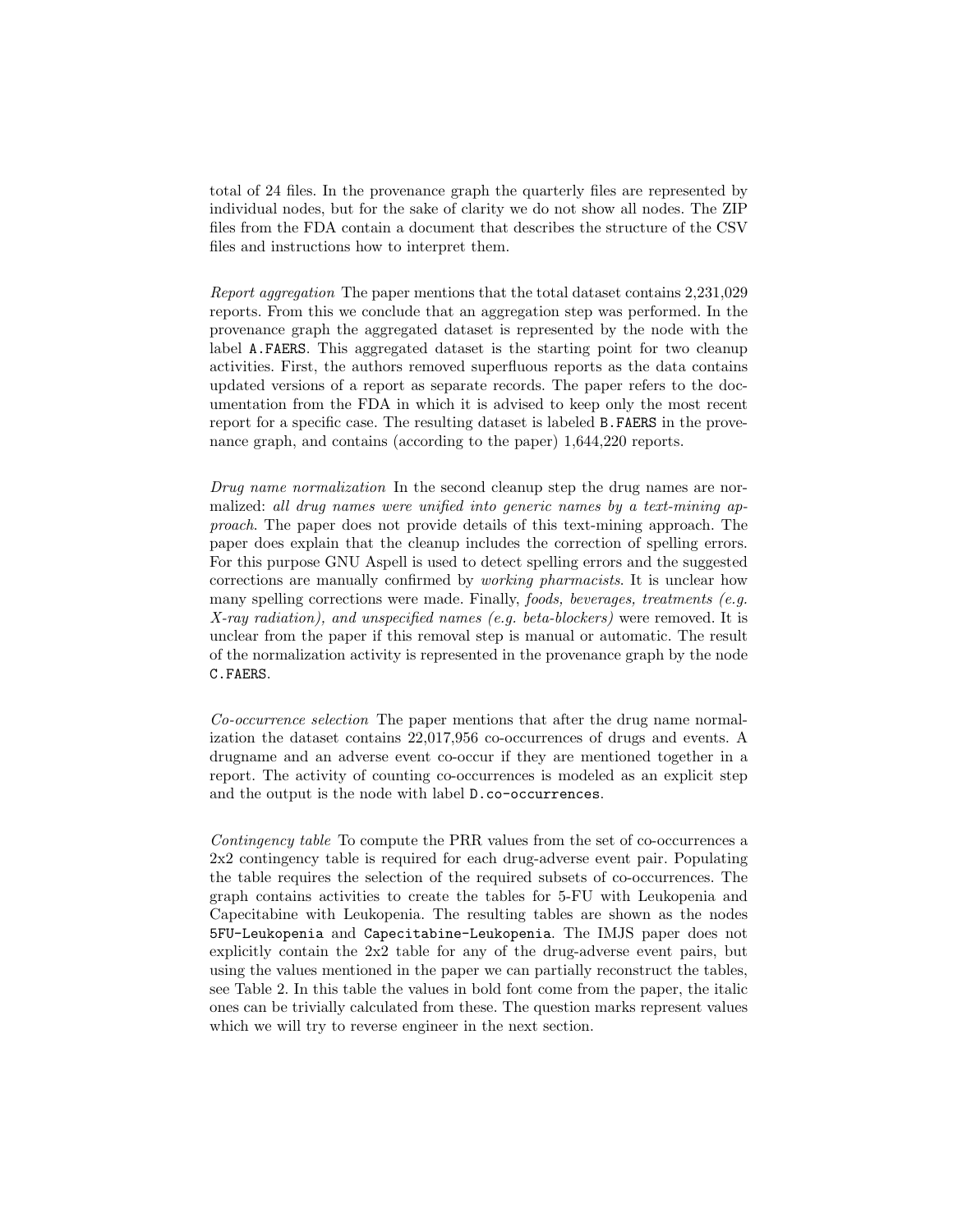|                     | $5-FU$       | All other drugs |                          |
|---------------------|--------------|-----------------|--------------------------|
| Leukopenia          | 277          | ?               | ?                        |
| All other reactions | 40,007       | ?               | ?                        |
|                     | 40,284       | 21,977,672      | 22,017,956               |
|                     | Capecitabine | All other drugs |                          |
| Leukopenia          | 115          | ?               | $\overline{\mathcal{L}}$ |
| All other reactions | 34,813       | ?               | ?                        |
|                     | 34,928       | 21,983,028      | 22,017,956               |

Table 2. Partial 2x2 contingency tables for 5-FU - Leukopenia and Capecitabine - Leukopenia from the numbers provided in the IJMS paper. The numbers in italic are calculated from the numbers that are given in the paper.

PRR values The final PRR values and the results of the chi-squared test are provided in the IMJS paper. In the provenance graph they are represented as the end nodes, e.g. PRR 5FU-Leukopenia. Note that to recalculate the values for the PRR and chi-squared tests we need to obtain the missing values in Table 2.

## 5 Reproduction experiment

We first tried to recalculate the missing numbers in the 2x2 contingency tables using the information given in the paper. Next we tried to reproduce the subsets of drug-adverse event pairs that underly the 2x2 co-occurrences using the original FAERS data from the FDA website, and thus reproducing the entire workflow. Further details of the reproduction are available at the Website accompanying this paper http://www.few.vu.nl/~michielh/lisc2013/.

#### 5.1 Missing numbers and formulas

Using the PRR values given in the paper and the PRR formula cited by the paper, we should be able reconstruct the missing values from the 2x2 contingency tables. Note that while we do not know values for  $b$ , the number of mentions of an adverse event in co-occurrence with all other drugs, we do know the values for  $(b+d)$ . Based on Eq. 1, we should thus be able to calculate the values for b by using Eq. 3.

$$
b = \frac{a/(a+c)}{PRR} \times (b+d)
$$
 (3)

Knowing b, we should also be able to compute the total number of mentions of an adverse event in the database  $a + b$ . For example, using the PRR value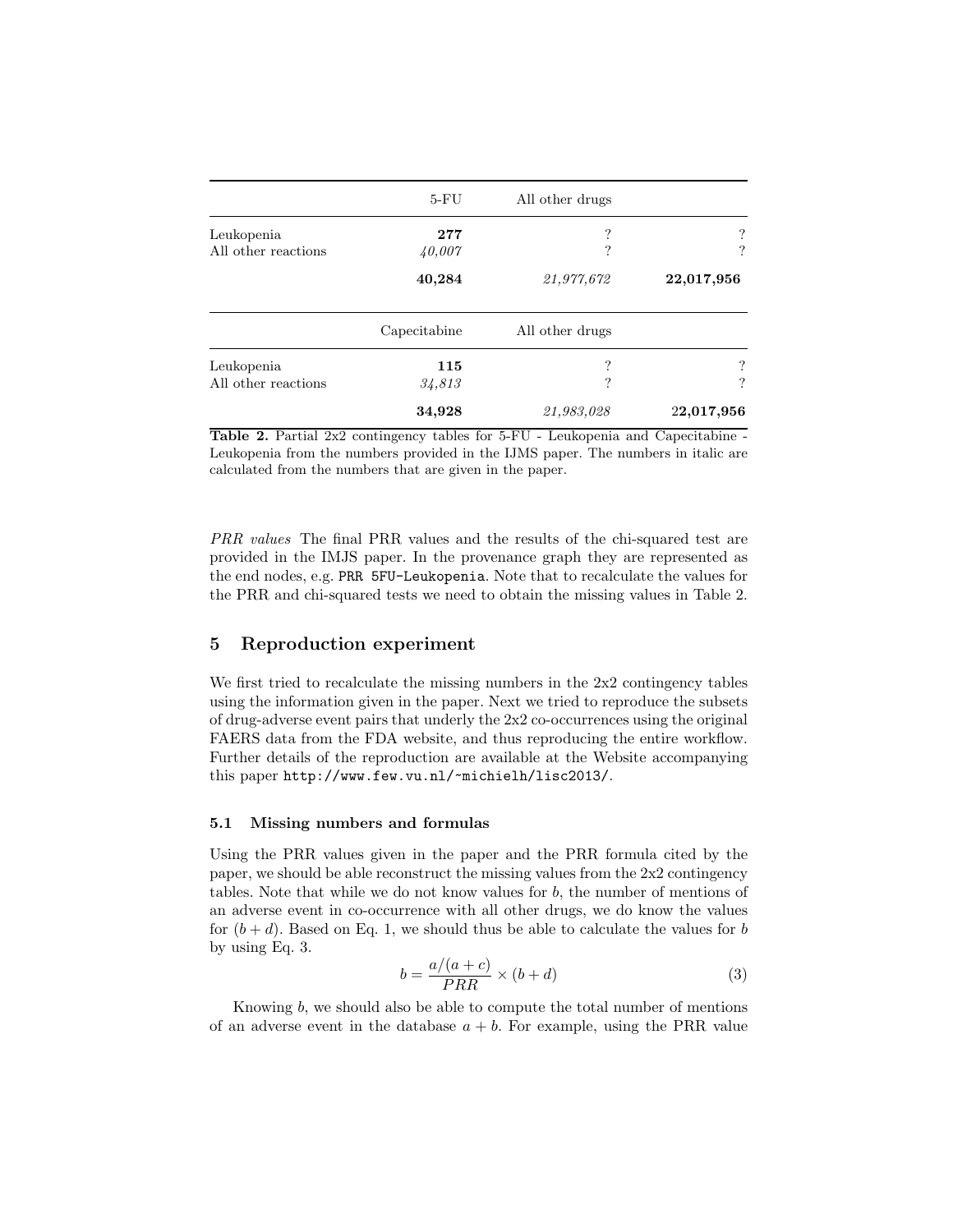|                     | $5-FU$       | All other drugs |            |
|---------------------|--------------|-----------------|------------|
| Leukopenia          | 277          | 28,585          | 28,862     |
| All other reactions | 40,007       | 21,949,087      | 21,989,094 |
|                     | 40,284       | 21,977,672      | 22,017,956 |
|                     | Capecitabine | All other drugs |            |
| Leukopenia          | 115          | 28,747          | 28,862     |
| All other reactions | 34,813       | 21,954,281      | 21,989,094 |
|                     | 34,928       | 21,983,028      | 22,017,956 |

Table 3. Reproduction of 2x2 contingency tables for 5-FU - Leukopenia and Capecitabine - Leukopenia.

for 5-FU (5.282) and the numbers from the partial contingency table, Table 2, the total number of mentions of Leukopenia should be 28,887. Surprisingly, this number is different when calculated from the PRR for Capecitabine (2.520), namely 28,952. For the other adverse events mentioned in the paper we also found a difference when calculated with the PRR of 5-FU or with the PRR of Capecitabine. These differences are all bigger than can be explained by rounding errors. After more in-depth literature study we discovered that different formulas are used to calculate the PRR. For example, the IJMS paper also cites [7] that uses the formula given in Eq. 4:

$$
PRR_2 = \frac{a/(a+c)}{(a+b)/(a+b+c+d)}
$$
(4)

Unfortunately, we do not get a constant number for  $a + b$  with this formula either. However, after some experimentation we discovered that with Eq. 5 we achieve a constant number for the mentions of Leukopenia, 28,862. Also for the other adverse events this formula results in a constant number. From this we conclude that while Eq. 5 is given nor cited by the IMJS paper, it is most likely the formula used to calculate all PRR values mentioned in the paper (!).

$$
PRR_3 = \frac{a/c}{(a+b)/(a+b+c+d)}
$$
\n<sup>(5)</sup>

Now that the total number of mentions of Leukopenia is known  $(a+b)$  we can complete the 2x2 contingency tables, see Table 3. Using this table it is also possible to, modulo rounding errors, successfully reproduce the values from the chi-squared tests with Eq. 2. Now we know how to compute the basis statistics reported by the paper, we can try to reproduce the entire experiment.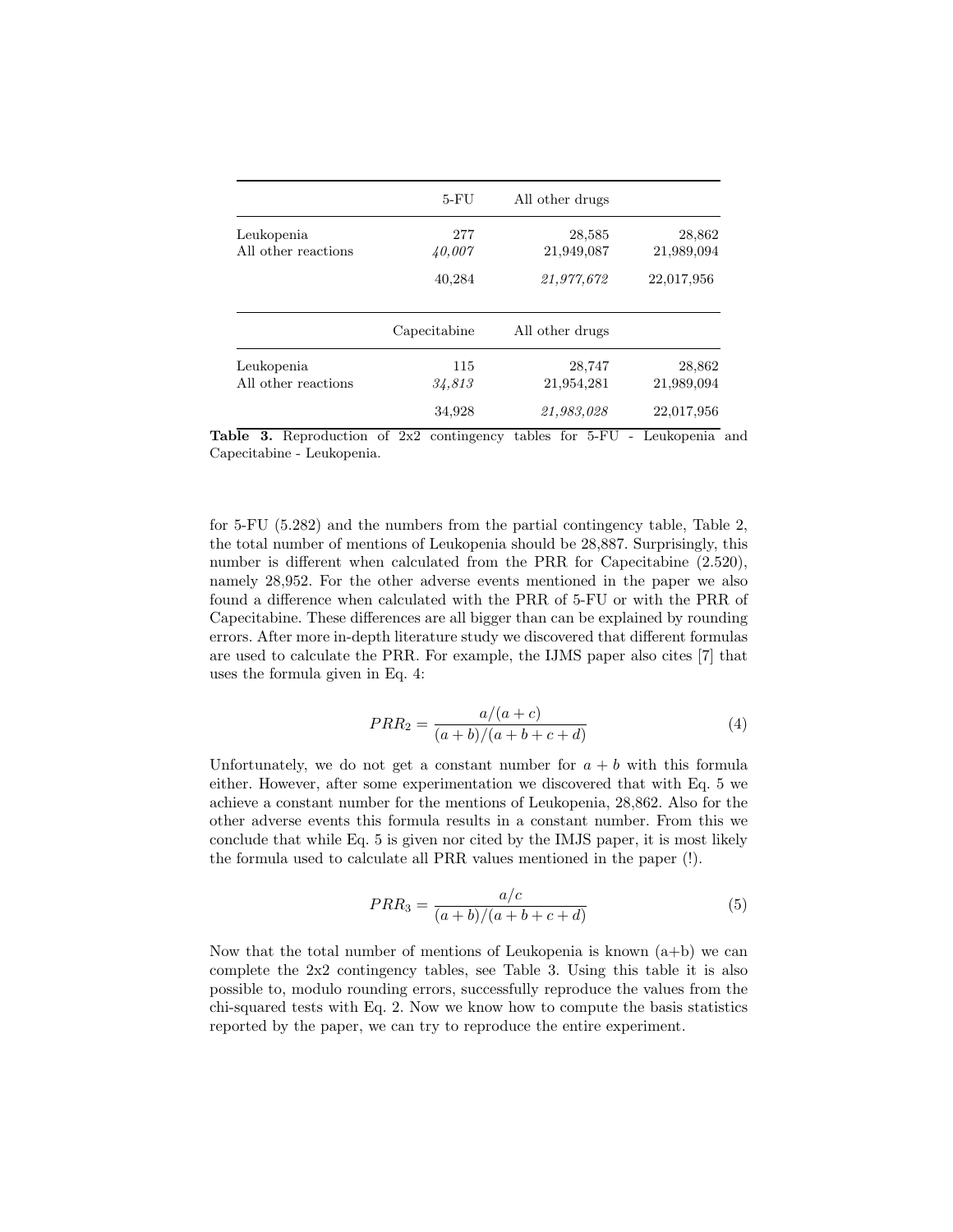#### 5.2 Workflow reproduction

As it is unclear how the drug name normalization was performed, we decided not to reproduce this on the entire dataset. We focus on the two drugs mentioned in the IMJS paper: 5-FU and Capecitabine. Our aim is to approximate the PRR values for these drugs and Leukopenia. The provenance graph of our reproduction is available at http://www.few.vu.nl/~michielh/lisc2013/prov/. We encourage the reader to access this graph. The prov: Entity nodes in this graph are clickable and point to the underlying data. In this way we provide access to the intermediate datasets, which is an essential ingredient to successful reproduction of computational workflows. Currently, we are investigating normalization of all drug names in the FAERS dataset.

Original FDA datasources Similarly as the study reported in the IMJS paper we downloaded the 24 quarterly dumps (from the beginning of 2004 to the end of 2009) from the FDA website.

Report aggregation by conversion to RDF We choose to aggregate the quarterly files into a single dataset by first converting them to RDF and then storing these in a triple store. The total number of reports in our RDF dataset is 2,231,038, this is 9 reports more than reported in the IMJS paper. It is unclear where the difference comes from. We can, however, confirm that the conversion to RDF did not alter the original reports, as the original CSV files combined also contain 2,231,038 unique report identifiers<sup>13</sup>. The conversion from CSV to RDF was performed using SWI-Prolog and the RDF conversion toolset<sup>14</sup>. Details of the conversion, the resulting RDF and the SPARQL endpoint are available at http://www.few.vu.nl/~michielh/lisc2013.

Duplicate removal The duplicate removal step was performed on the RDF dataset. We first grouped all reports with the same case number and for each group selected the report with the highest report identifier. We removed the other reports from the database. The resulting dataset contains 1,664,078 reports, this is 142 less than reported in the IMJS paper. We can't explain this difference.

Drug name normalization Instead of normalizing all the drug names, we tried to find all the mentions for our drugs of interest: 5-FU and Capecitabine. We explored four methods to find different mentions for these drug names.

1. We selected the mentions that contain the drug name itself. For Capecitabine this returns many mentions of capecitabine, but also many variations such as capecitabine tablet 1000 mg, capecitabine roche laboratories inc and capecitabine 2000 mg po as divided doses daily. In total we find 337 different mentions containing Capecitabine.

<sup>13</sup> The total number of unique report identifiers in the CSV files from the FDA is computed with a unix bash script: cut -d\$ -f1 DEMO0\*.TXT | sort -u | wc -l

<sup>14</sup> http://semanticweb.cs.vu.nl/xmlrdf/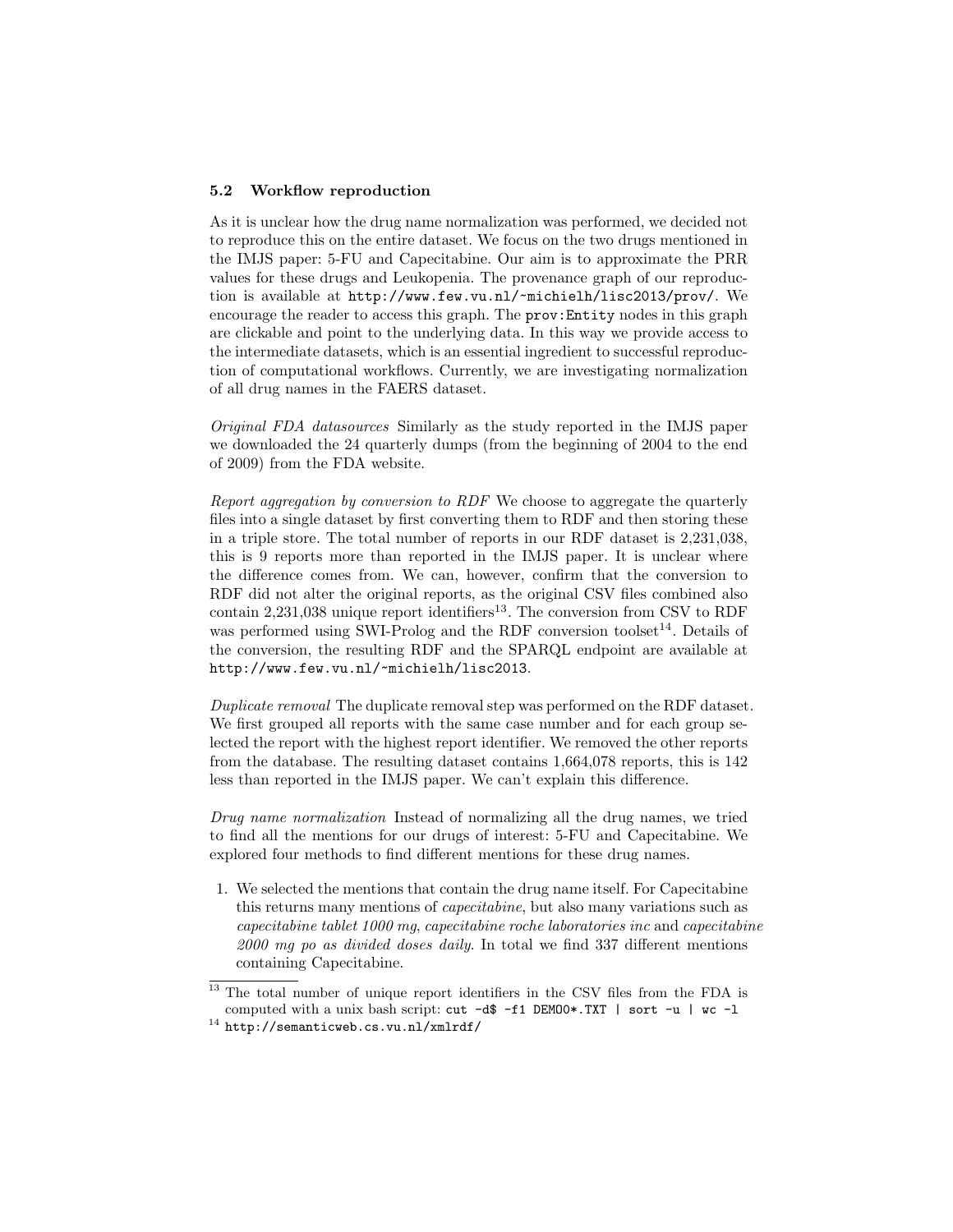- 2. We selected mentions of a brand name associated with the drug. For example, Capecitabine is sold under the brand name Xeloda. To get the brand names for a drug we used the Open Data Drug & Drug target Database, Drugbank<sup>15</sup>. For Capecitabine we found in Drugbank one brand name (*Xeloda*). Using this brand name 14 mentions are found in the FAERS dataset. From these mentions 4 already contain Capecitabine, e.g. xeloda capecitabine. For 5-FU Drugbank contains 25 brand names, such as Adrucil and Fluoroplex. For 6 of these 25 brand names, additional mentions were found in the FAERS dataset.
- 3. We used Drugbank to find synonyms associated with a drug name. For example, Capecitabine is also known as R340. However, no mentions of this synonym are found in the FAERS dataset. For 5-FU no synonyms are found in Drugbank.
- 4. We selected mentions of drug names that were spelled differently. Similarly as was reported in the IMJS paper we used GNU Aspell. Aspell contains dictionaries for many languages, but these are not very useful for drug names. Therefore, we created our own Aspell dictionary using the drug names mentioned in Drugbank. With this dictionary we generated spelling variations for all drug mentions in the FAERS dataset. For each drug mention we added the highest ranked suggestion as an alternative label to the database. For example, capecitabine was suggested for the drug mention capecitabin and capecitapine. When using these spelling suggestions we could retrieve for Capecitabine another 30 different mentions. From these 10 already contained the correct spelling, e.g. capeciabine capecitabine.

Co-occurrence selection Without drug name normalization our dataset contains a total of 23,865,029 drug-adverse event co-occurrences, 1,847,073 more than reported in the IMJS paper. This larger number of co-occurrences can be explained by the fact that we did not remove *foods, beverages, treatments (e.g.*) X-ray radiation), and unspecified names (e.g. beta-blockers), as was mentioned in the IMJS paper. In addition, drug names for a single report may contain multiple treatments each containing a different drug mention. For example, a report may contain treatment with the mention capecitabine 500 MG and another with the mention *capecitabine 1000 MG*. In other words, the patient received two treatments, and in the second treatment the dosage of Capecitabine was increased. Without drug name normalization these mentions are counted as two co-occurrences, whereas after normalization they will be counted as a single cooccurrence. Considering the formula for PRR in Eq. 5 this difference is reflected in the denominator, the total number of co-occurrences  $(a+b+c+d)$  as well as the total number of co-occurrences with a specific adverse event  $(a+b)$ .

Contingency table Using the four methods to find drug mentions we selected the set of co-occurrences corresponding to the cells of the 2x2 contingency. The total number of co-occurrences with Leukopenia  $(a+b)$  that we found is 30,724.

 $\frac{15}{15}$  http://www.drugbank.ca/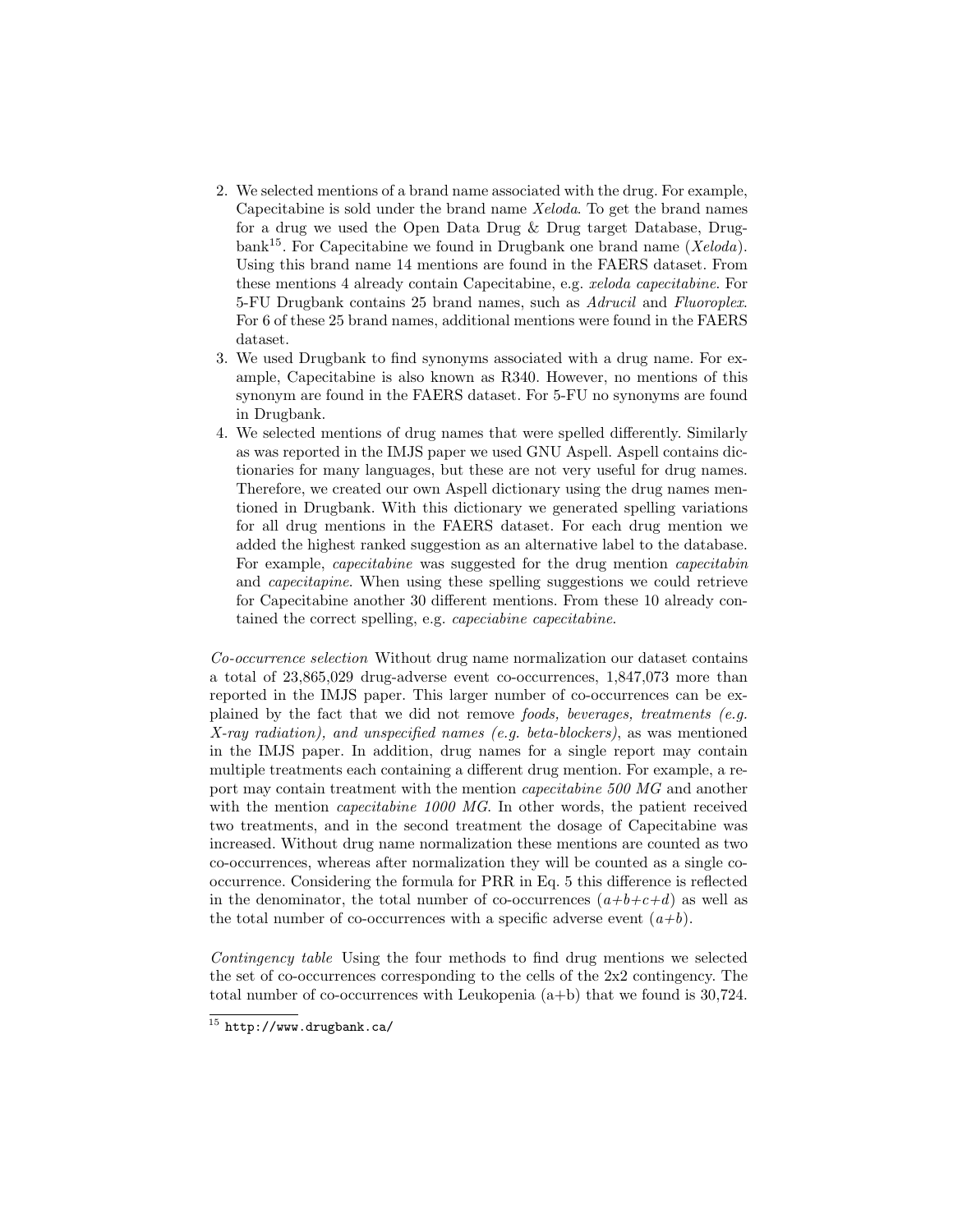A difference of 1,862 with the number reported in the IMJS paper. This can also be explained by the lack of drug name normalization. The total number of co-occurrences with 5-FU is 42,115, 1831 more than reported in the IMJS paper. For Capecitabine 37,973 co-occurrences are found, 3045 more than in the IMJS paper. We conclude that the four drug name selection methods find more mentions of the two drugs. Currently we are investigating if and why drug mentions are falsely included. We found 289 co-occurrences for 5-FU with Leukopenia. This is 12 more than reported in the IMJS paper. For Capecitabine 122 co-occurrences were found with Leukopenia, 7 more than the 115 reported in the IMJS paper.

PRR values Using the values in the reproduced 2x2 contingency tables and Eq. 5 the PRR for 5-FU with Leukopenia is 5.367 compared to 5.282. The chi-squared test is 1019.763 compared to 952.334. For Capecitabine with Leukopenia the PRR is 2.503 compared to 2.520 in the IMJS paper, and the chi-squared test is 109.661 compared to 103.730.

## 6 Discussion

Reproducing the study described in the IMJS paper required substantial effort, it was difficult to verify the results of the intermediate datasets and almost impossible to analyze the differences in the reproduction. And this is all despite the fact that the IMJS paper of the case study at first sight clearly describes the method and results. By formalizing the computational workflow in PROV-O it became possible to systematically investigate the intermediate steps. We believe that sharing such provenance graphs is a first step in simplifying the reproduction of computational workflows. The next step is to also make the content of the prov:Entity nodes available, and ultimately the computational processes that underly the prov:Activity nodes. We hope that the clickable provenance graph we made available at http://www.few.vu.nl/~michielh/ lisc2013/prov/ serves as an example.

## Acknowledgments

This work was funded under the Dutch COMMIT program as part of the Data2Semantics and SEALINCMedia projects.

## References

- 1. H. Akil, M. E. Martone, and D. C. Van Essen. Challenges and opportunities in mining neuroscience data. Science, 331(6018):708–712, 2011.
- 2. A. Bate, M. Lindquist, I. Edwards, S. Olsson, R. Orre, A. Lansner, and R. De Freitas. A bayesian neural network method for adverse drug reaction signal generation. European journal of clinical pharmacology, 54(4):315–321, 1998.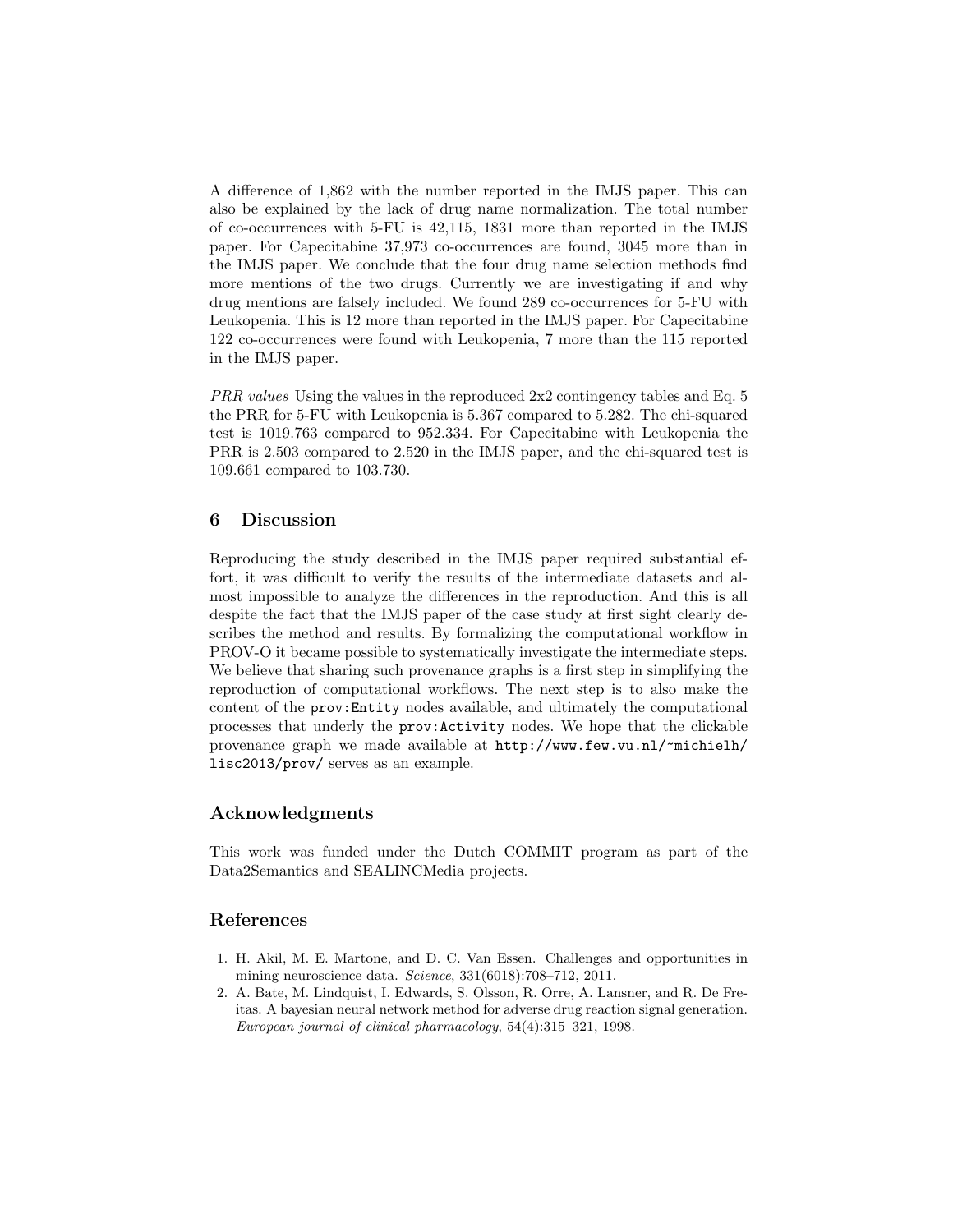- 3. K. Belhajjame, O. Corcho, D. Garijo, J. Zhao, P. Missier, D. Newman, R. Palma, S. Bechhofer, E. Garcia-Cuesta, J. Gmez-Prez, G. Klyne, K. Page, M. Roos, J. Ruiz, S. Soiland-Reyes, L. Verdes-Montenegro, D. De Roure, and C. Goble. A workflow-centric research objects: A first class citizen in the scholarly discourse. In Proceedings of the ESWC2012 Workshop on the Future of Scholarly Communication in the Semantic Web (SePublica2012), Heraklion, Greece, May 2012.
- 4. E. Deelman, D. Gannon, M. Shields, and I. Taylor. Workflows and e-science: An overview of workflow system features and capabilities. Future Generation Computer Systems, 25(5):528–540, 2009.
- 5. S. J. W. Evans, P. C. Waller, and S. Davis. Use of proportional reporting ratios (prrs) for signal generation from spontaneous adverse drug reaction reports. Pharmacoepidemiology and Drug Safety, 10(6):483–486, 2001.
- 6. D. Garijo, P. Alper, K. Belhajjame, O. Corcho, Y. Gil, and C. Goble. Common motifs in scientific workflows: An empirical analysis. In 8th IEEE International Conference on eScience, USA, 2012. IEEE Computer Society Press.
- 7. A. Goald. Practical pharmacovigilance analysis strategies. Pharmacoepidemiology and drug safety, 12(7):559–574, 2003.
- 8. C. Goble, R. Stevens, D. Hull, K. Wolstencroft, and R. Lopez. Data curation + process curation=data integration + science. Briefings in Bioinformatics,  $9(6):506-$ 517, 2008.
- 9. P. Groth and J. Frew. Proceedings of the 4th international conference on provenance and annotation of data and processes. 2012.
- 10. P. Groth, Y. Gil, and S. Magliacane. Automatic metadata annotation through reconstructing provenance. In Third International Workshop on the role of Semantic Web in Provenance Management, ESWC 2012, 2012.
- 11. P. Groth and L. Moreau. PROV-Overview: An Overview of the PROV Family of Documents. Working group note, W3C, Apr. 2013. http://www.w3.org/TR/2013/ NOTE-prov-overview-20130430/. Latest version available at http://www.w3.org/ TR/prov-overview/.
- 12. K. Kadoyama, I. Miki, T. Tamura, J. Brown, T. Sakaeda, and Y. Okuno. Adverse event profiles of 5-fluorouracil and capecitabine: Data mining of the public version of the fda adverse event reporting system, aers, and reproducibility of clinical observations. International Journal of Medical Sciences, 9(1):33–39, 2012.
- 13. M. Liu, M. E. Matheny, Y. Hu, and H. Xu. Data mining methodologies for pharmacovigilance. ACM SIGKDD Explorations Newsletter, 14(1):35–42, 2012.
- 14. J. P. Mesirov. Accessible reproducible research. Science, 327(5964):415–416, 2010.
- 15. H. A. Piwowar, R. S. Day, and D. B. Fridsma. Sharing detailed research data is associated with increased citation rate. PloS one, 2(3):e308, Jan. 2007.
- 16. K. Rothman, S. Lanes, and S. Sacks. The reporting odds ratio and its advantages over the proportional reporting ratio. Pharmacoepidemiology and drug safety, 13(8):519–523, 2004.
- 17. A. Szarfman, S. Machado, and R. O'Neill. Use of screening algorithms and computer systems to efficiently signal higher-than-expected combinations of drugs and events in the us fda's spontaneous reports database. Drug safety : an international journal of medical toxicology and drug experience, 25(6):381–392, 2002.
- 18. E. van Puijenbroek, A. Bate, H. Leufkens, M. Lindquist, R. Orre, and A. Egberts. A comparison of measures of disproportionality for signal detection in spontaneous reporting systems for adverse drug reactions. Pharmacoepidemiology and drug safety, 11(1):3–10, 2002.